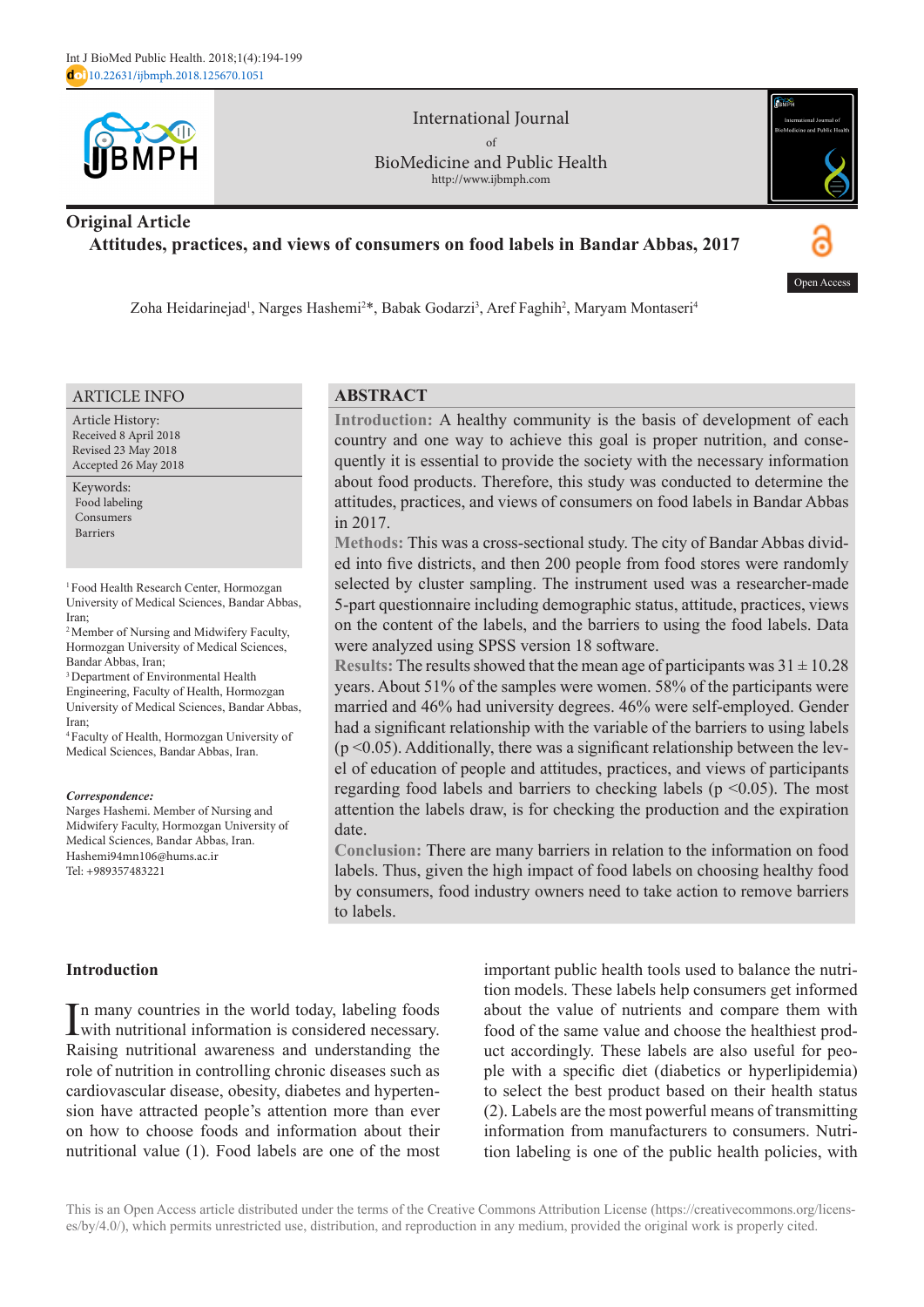the goal of promoting food safety and consumer awareness of their nutritional choices (3). Having the knowledge and skills of interpreting food labels is crucial for choosing a healthy diet (4). What is written on labels should be simple and understandable for everyone and contain the product's profile (5). But there are many problems with food labels. For example, many people do not quite understand the information on these labels and will have an unhealthy nutritious selection, which leads to an increase in fat, salt, calories and carbohydrate intake in the diet (7). Probably the lack of consistency and inaccuracy of information on food labels is one of the important points in food labels. The extent of using labels depends on the type of product category, for example, the most used labels are for foods such as dairy products and meat products that have a healthy food image. On the other hand, the least used labels are for foods which are used extensively, such as sweets (3). In Iran, legislation on labeling packed foods and the standard setting of the general characteristics of food labels is done by the National Institute of Research and Standards. According to this standard, informative facts must be recorded on the food packaging label (5). In a study conducted by Drichoutis et al. to determine the effective factors on the use of food labels, the results showed that personality traits (age, gender, and education) and behavioral and attitudinal factors (income, occupational status, available time to purchase a product, the level of concern about nutrition and health) affects the use of labels (7). In a study by Grunert et al., the results showed that there is a greater likelihood of using a food label when purchasing a product for the first time by the consumer, and consumers pay the most attention to the price of the product rather than the label (8). The results of the study by Misra et al. showed that there is a direct relationship between the use of food labels and nutritional information (9). However, in a recent study by Nayga et al., the results indicate that nutritional information is not related to the extent of using labels (10). Since the information on food packages can be effective in making consumer decisions for purchasing and will lead them to change nutritional behavior and a healthy and desirable dietary model, and since there has not been much research in our country so far, the aim of this study was to determine the attitude and performance of consumer views on food labels in Bandar Abbas city.

### **Methods**

The present study is a cross-sectional study. The research environment was food preparing and distribution centers in Bandar Abbas city, 2017. First, the city of Bandar Abbas was divided into five districts (District A: Golshahr, district B: Damahi, district C: Bazar, district D: Jomhouri Blvd, and district E: Khaja Atta). Samples consisted of 200 food consumers who attended grocery stores in Bandar Abbas. They were randomly selected by cluster sampling. Given the uncertainty in the size of the statistical population, the sample size was calculated using the Cochran formula. In this formula z, d, p, and q were considered as below:

$$
z=1.96, d=0.07, p=q=0.5
$$
  $n=\frac{z^2pq}{d^2}$ 

According to sample size, 40 people were selected from each region. After obtaining a letter of introduction from the university's research deputy and presenting it to the managers of the stores and explanation of the purpose and method of research implementation to the subjects, written informed consent form of the samples and a researcher-made questionnaire consisting of 5 parts: demographic information (age, sex, education, marital status, and employment status), attitude, practices, views of consumers on label information and barriers to check food labels were completed by the subjects. The questionnaire consisted of 46 questions, 5 of which were in the field of demographic information, 12 questions of attitude, 1 question of practice, 11 questions about the views of consumers regarding the content of food labels and 7 questions related to food labels. Scoring questions using the Likert spectrum for attitude questions (very high, high, moderate, very low, low, scaling grades from 5 to 1 in the order of options) and for practice questions (always, most, sometimes, never, scaling grades from 4 to 1) were arranged. To determine the validity of the questionnaire it was sent to five health professionals and an environmental health specialist. Their views were asked along with an attached form about the structure and subject of the questions. They were also asked for corrective questions and suggestions and necessary changes required. The content validity index (CVR) was evaluated and the validity of the attitude, practices, views, and barriers questions were 0.91%, 0.99%, 97%, and 98%, respectively. The reliability of the questionnaire was calculated by Cronbach's alpha, such that the calculated Cronbach's alpha for the second to fifth parts was calculated 0.712 to 0.721. The findings of the questions have been extracted as percentages. The collected data were analyzed by SPSS version 18 software using descriptive statistics t-test and ANOVA.

## **Results**

In this study, 200 food consumers referring to 5 districts of Bandar Abbas were studied. Table 1 shows the age distribution of participants in the study. The age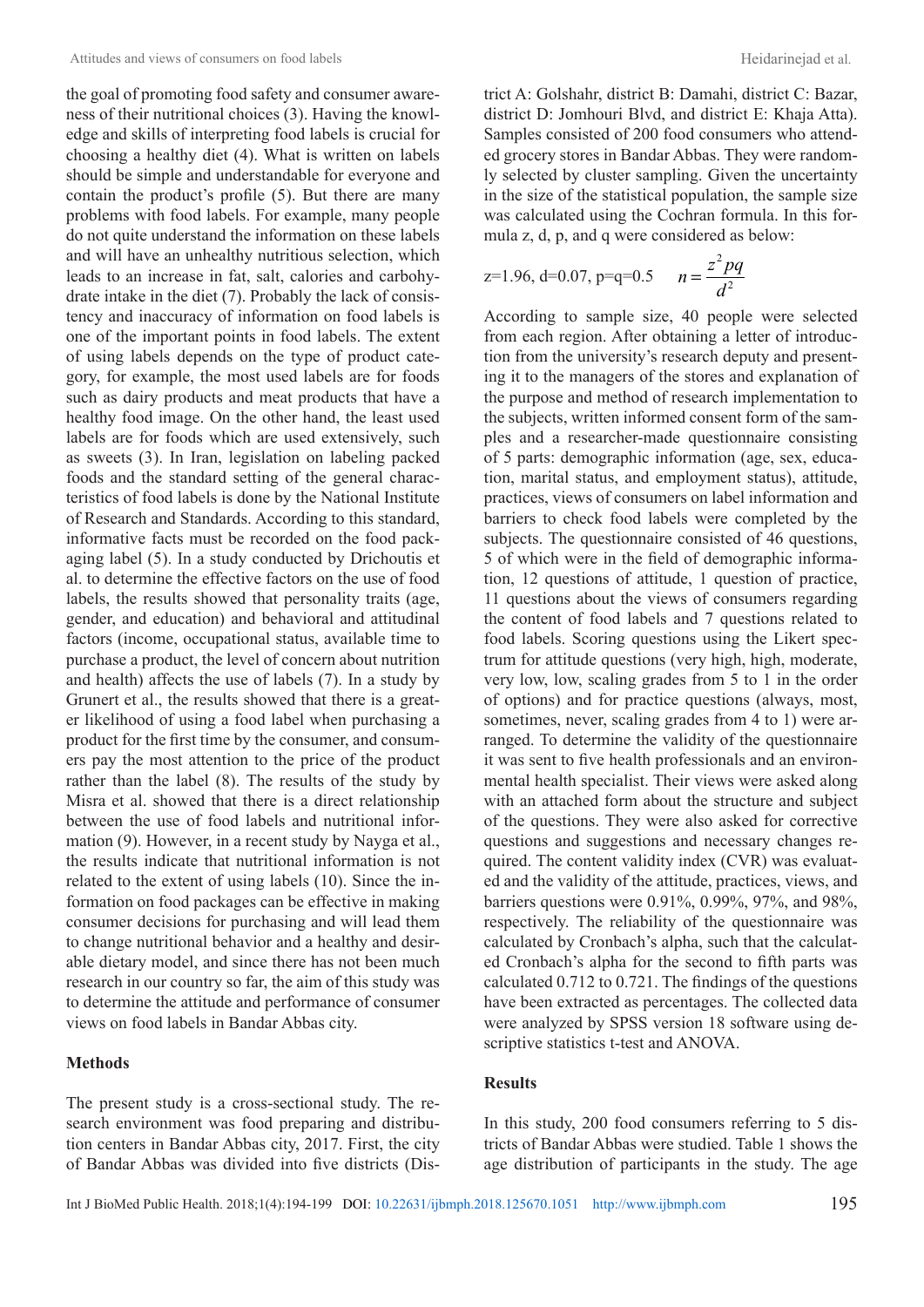**Table 1.** Distribution of relative frequency of participants based on demographic characteristics

| able 1. Bistribution of relative negative of participants based on demographic enaritetiones<br>Characteristics |                        | Frequency      | Percentage | Performance (P-value) | Attitude (P-value) |  |
|-----------------------------------------------------------------------------------------------------------------|------------------------|----------------|------------|-----------------------|--------------------|--|
|                                                                                                                 | Under 20 years         | 24             | 12         |                       | 0.413              |  |
| Age                                                                                                             | $20 - 40$              | 142            | 71         | 0.088                 |                    |  |
|                                                                                                                 | $40 - 60$              | 31             | 15.5       |                       |                    |  |
|                                                                                                                 | Over 60 years          | $\mathfrak{Z}$ | 1.5        |                       |                    |  |
| Gender                                                                                                          | Men                    | 98             | 49         | 0.459                 | 0.919              |  |
|                                                                                                                 | Women                  | 102            | 51         |                       |                    |  |
| Education                                                                                                       | Under the Di-<br>ploma | 32             | 16         |                       | 0.65               |  |
|                                                                                                                 | Diploma                | 75             | 37         | 0.000                 |                    |  |
|                                                                                                                 | Academic               | 93             | 46         |                       |                    |  |
| Job                                                                                                             | Employee               | 44             | 22         |                       | 0.526              |  |
|                                                                                                                 | Free job               | 93             | 46         | 0.108                 |                    |  |
|                                                                                                                 | student                | 30             | 15         |                       |                    |  |
|                                                                                                                 | housewife              | 33             | 16         |                       |                    |  |
| Marital status                                                                                                  | Single                 | 83             | 41         | 0.106                 | 0.910              |  |
|                                                                                                                 | Marriage               | 117            | 59         |                       |                    |  |

\*P-Value<0.05

range was between 11-68 years old. The mean age of participants was  $31 \pm 3.283$  years. As shown in table 2, about 51% of the samples were female and current barriers in checking food labels among participants were different in regard of gender p=0.007. 58% of the participants in the study were married and the four studied variables did not have a significant relationship with marital status. In terms of education, 46% had university degrees. 46% of participants were self-employed. Data analysis showed that there was a significant relationship between the level of education of people with their views regarding food labels, barriers to checking labels and practices of individuals ( $p \le 0.05$ ) (Table 2). According to table 3, the most important consideration for food labels was the observation of the production and expiration date of the product, and the least frequent was the observation of nutritional information. The results also showed that 4% of the subjects always, 28% most of the time, and 28.5% sometimes read the labels, and 39.5% never read the food labels. The mean practice score in the samples was 1.96 and the mean practice in females was higher than that of males. The mean score of attitude was 28 and was equal in both genders. The performance and attitude of the people with other demographic characteristics were not significantly correlated ( $p$  > 0.05) (Table 3). The result showed that, from the consumer point of view, illegible labels and improper place for insertion of food labels are the most frequent barriers, while readability and suitability of the place for the insertion of labels are most satisfactory (Figure 1). 57% of consumers revealed that the printing of labels was diminutive and ignorance for checking the tags has the lowest percentage (70%) (Figure 2).

#### **Discussion**

As it can be seen from the results of this study, the importance of nutritional components and food ingredients among consumers is high, the reason for which, is the high interest and incentives for consumers to have a nutritional diet or health care recommendations of modern day. The most important reasons for not paying attention to food labels include ignorance, diminutive printing of labels, lack of time, lack of interest and motivation of people, and illegible contents of food labels.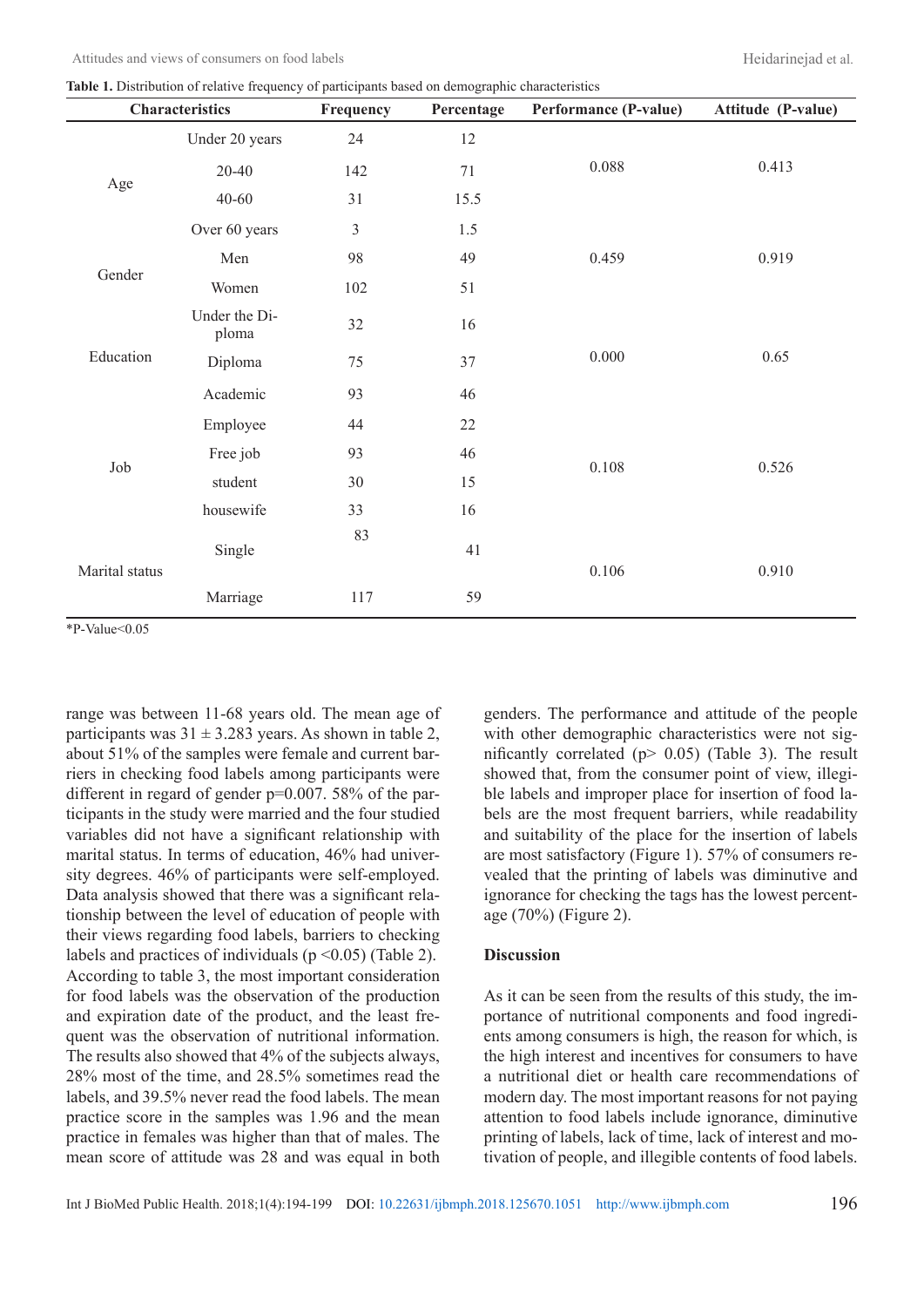**Table 2.** The frequency and percentage of the attention to food labels from the view of food consumers (n = 200)

| The reason                                                           |             | High           |                | <b>Too high</b> |                | <b>Moderate</b> |           | <b>Too low</b><br>Low |         |              |
|----------------------------------------------------------------------|-------------|----------------|----------------|-----------------|----------------|-----------------|-----------|-----------------------|---------|--------------|
|                                                                      | $\mathbf F$ | ${\bf P}$      | F              | ${\bf P}$       | $\overline{F}$ | $\, {\bf p}$    | ${\bf F}$ | ${\bf P}$             | $\rm F$ | $\, {\bf P}$ |
| Help to choose good or bad food                                      | 11          | 5              | 20             | 10              | 32             | 16              | 61        | 30                    | 76      | 38           |
| Having an educational aspect                                         | 7           | 3              | 19             | 9               | 48             | 24              | 76        | 38                    | 50      | 25           |
| Earn nutritional information about food                              | 4           | $\overline{2}$ | 25             | 12              | 49             | 24              | 71        | 35                    | 51      | 25           |
| Pay attention to the production history<br>and product expiration    | 29          | 14             | 39             | 19              | 60             | 30              | 33        | 16                    | 39      | 19           |
| Pay attention to the ingredients that<br>make up the food            | 8           | 4              | 16             | 8               | 49             | 24              | 59        | 29                    | 68      | 34           |
| Pay attention to the product price                                   | 6           | 3              | 13             | 6               | 36             | 18              | 55        | 27                    | 90      | 45           |
| Pay attention to the product's health<br>advice                      | 12          | 6              | 18             | 9               | 39             | 19              | 66        | 33                    | 65      | 32           |
| Product weight                                                       |             |                | $\overline{7}$ | 3               | 11             | 5               | 36        | 18                    | 146     | 73           |
| Consideration of additives, preserva-<br>tives and artificial colors | 19          | 9              | 37             | 18              | 55             | 27              | 51        | 25                    | 56      | 28           |
| Learn about product storage conditions                               | 14          | $\tau$         | 24             | 12              | 55             | 27              | 51        | 25                    | 56      | 56           |
| Learn nutritional information about the<br>product                   | 16          | 8              | 31             | 15              | 52             | 26              | 56        | 28                    | 45      | 45           |
| Attention to allergenic substances pres-<br>ent in the product       | 28          | 14             | 21             | 10              | 41             | 20              | 43        | 21                    | 67      | 67           |

Findings of Ghotbi et al. on consumer awareness and practice about food labels in Tehran showed that about half of consumers pointed out that the production and expiration date of products were illegible and inappropriate. Moreover, peoples' awareness of food labels is very low, and the effect of awareness of practices of individuals is evident (1). The results of Ghanbari et al. study in Bostan Abad showed that the most common motivation was observing the production and expiration date of products, while a small percentage of people were concerned with nutritional information, product weights, and information regarding additives and artificial colors on food labels. Accordingly, due to the effect of awareness on the practice of individuals, the practice of individuals is also weak, which is consistent with the results of this study (6). In the study of Jahed et al., about 85% of the samples sought the expiration and production date (11). In the present study, the most important consideration for food labels was the observation of the production date and the expiration of the product. Shine et al. showed that the reasons for Irish's lack of attention to food labels were lack of interest, lack of time to read labels, and illegible contents of food labels (12). Lack of interest, lack of time or previous information about food was reported as a cause of not paying attention to food labels among Americans (13). Also in as study by Worsley et al., the most dissatisfaction was related to the inadequacy of nutritional information (14). These results are consistent with the present study. In line with these results, Satia et al. also argued that 78% of consumers read the labels when buying them and the highest number of discontent is related to the incomprehensibility of nutritional information  $(15)$ .

#### **Conclusion**

The level of consumer attitudes and practice regarding food labels is low. Given that nutritional knowledge has an impact on consumer practice, training in the in-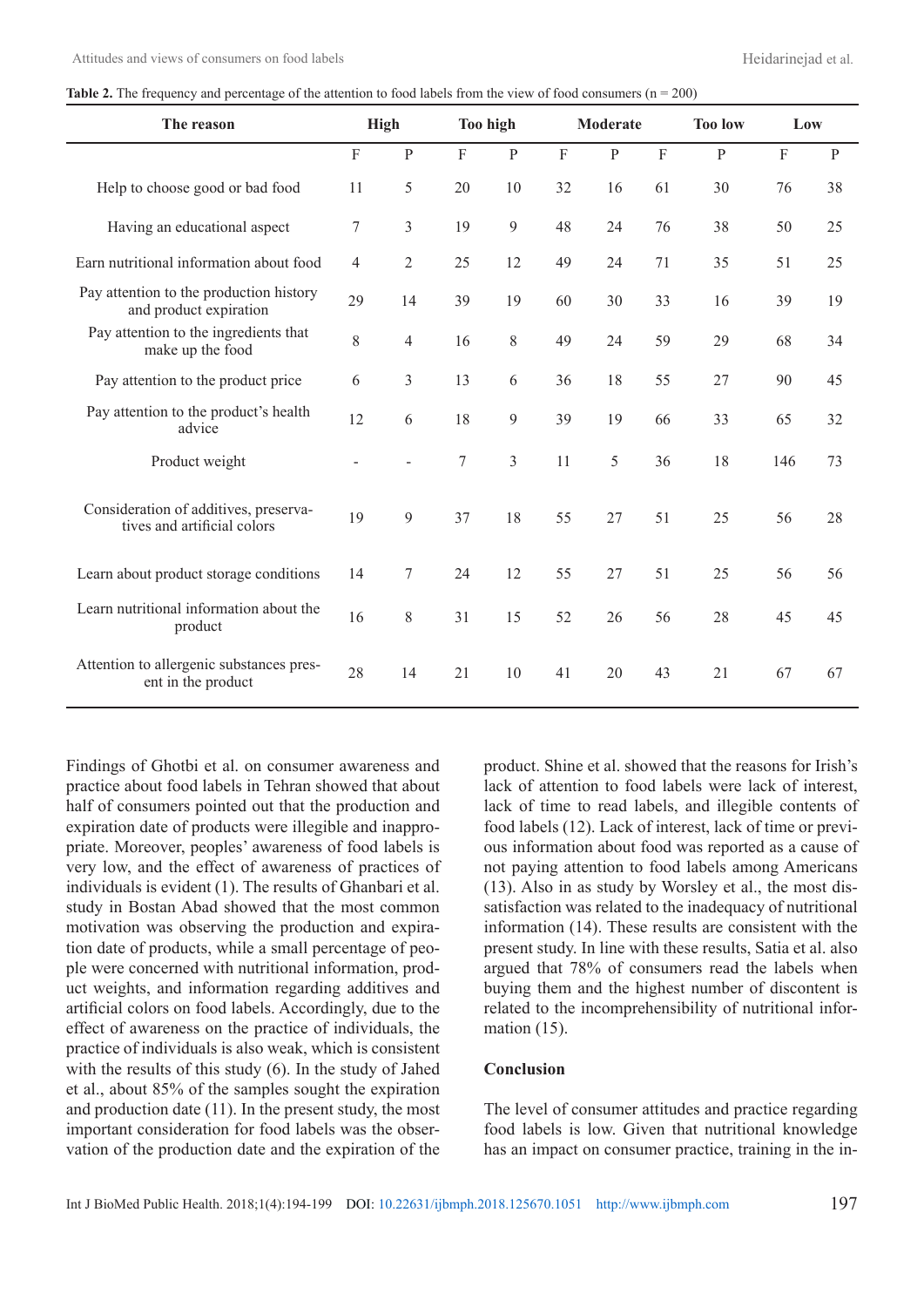

**Figure 1.** Distribution of consumers based on their views about information of food labels (N=200). Q1: Readable and appropriate label insertion. Q2: The appropriate place to insert the production date and expiration date; Q3: Fixed and non-erasable production date and deadline. Q4: The legibility and suitability of the price of food stuffs. Q5: The legibility and suitability of the place of insertion of the ingredients of the product. Q6: The legibility and suitability of the place of insertion of the durability and conditions of maintenance. Q7: Determine the natural or artificial color used in making food. Q8: The legibility and suitability of the place for the inclusion of allergenic substances. Q9: The legibility and appropriateness of the insertion of health advice. Q10: Readable and appropriate place to insert nutritional information.

![](_page_4_Figure_4.jpeg)

Figure 2. Distributing consumers based on the barriers to check food labels (N=200)